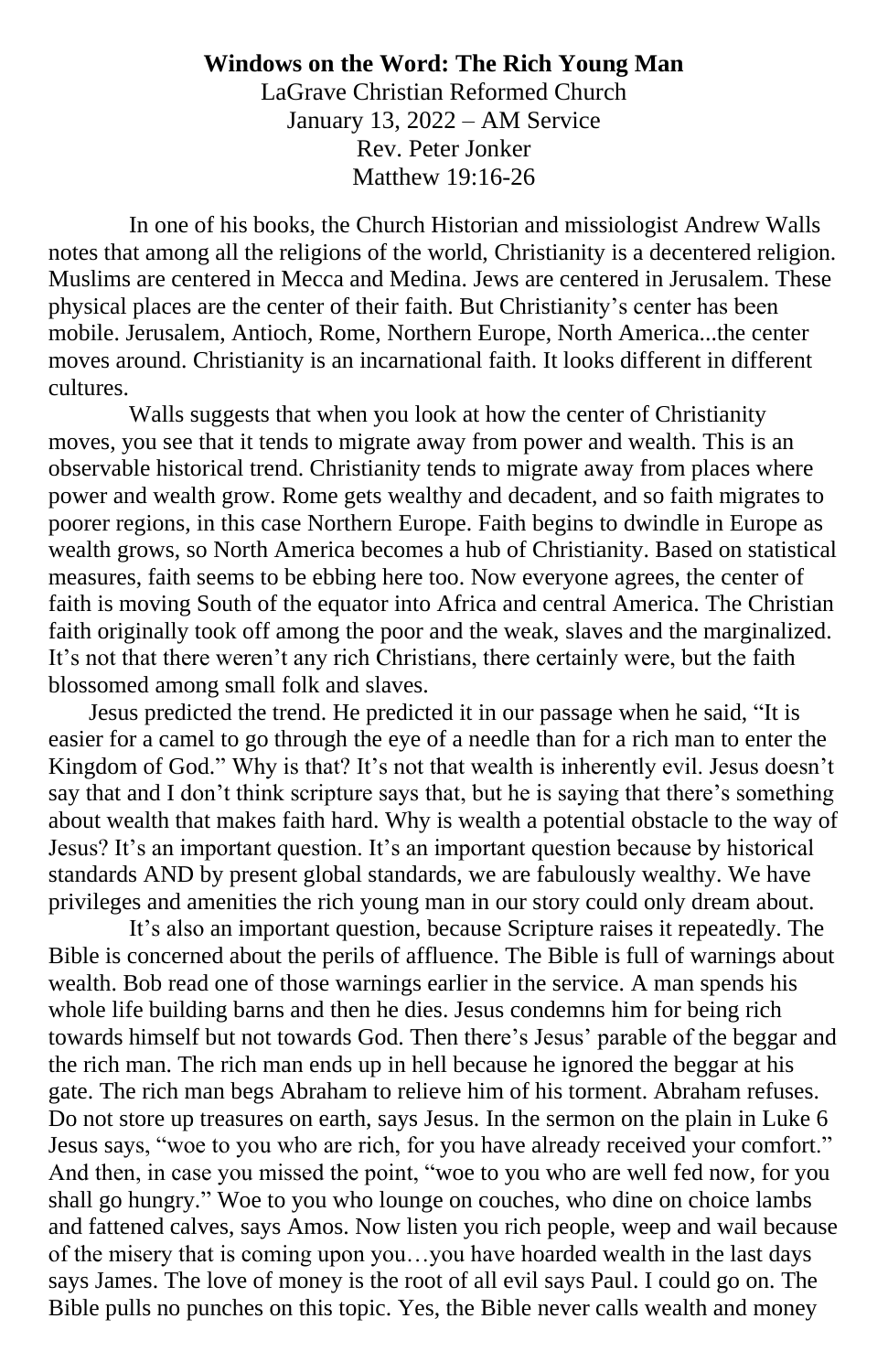in itself evil. Yes, the Bible says the love of money is the root of all evil, but if that's all you hear God saying, if you read through all these passages and your conclusion is, "Phew! God does not say wealth in itself is evil, Honey, where's my 401K statement?", you aren't listening. Because Jesus is warning us. Jesus is challenging us. Jesus is saying 'Watch Out!'

Part of the reason the Bible is so pointed about wealth is that it's one of the strongest idols out there. How strong? This is story is the only time in scripture where Jesus specifically tells someone to follow him, and the person refuses. In all the other gospel stories, when Jesus says, follow me, the people leave everything and follow, but this man cannot let go of his stuff. Wealth is a strong idol because it claims to give you all the things we humans want. Wealth says, "Give me your sweat and your attention, give me your 65 hours a week and I will deliver you happiness." And, at a certain level, it really can deliver a lot of things. Security, pleasure, entertainment, romantic attention, respect, power – give wealth your 65 hours a week and it will deliver a form of all these things.

But, it can't deliver you real, fulfilled, satisfied, eternal life. It gives you a version of pleasure and romance and attention, but leaves you hungry. Abd al-Rahman III, the emir and caliph of Córdoba in 10th-century Spain, summed up a life of worldly success at about age 70: "*I have now reigned above 50 years in victory or peace; beloved by my subjects, dreaded by my enemies, and respected by my allies. Riches and honors, power and pleasure, have waited on my call."* And the payoff? *"I have diligently numbered the days of pure and genuine happiness which have fallen to my lot,"* he wrote*. "They amount to 14."* He sounds a little like the young man in the story. Teacher! What must I do to get eternal life? Can you hear the dissatisfaction in his question, the restlessness, the hunger? Jesus I've tried everything. I've kept all the commandments, I've achieved great business success, I've had the table of honor at the banquets of the wealthy, I've tasted the delicacies of the finest restaurants, I've had beautiful women on my arm, but something's missing. What must I do to get eternal life? It's not just eternal assurance that this young man is looking for, though he's certainly looking for that, he's looking for life.

But pay close attention to the way he asks his question, and you begin to see why wealth culture sometimes makes it hard for the gospel to grow. "What good thing must I do to get to eternal life?" To get it. To possess it. Like eternal life is something you own. Like eternal life is one of your holdings, your assets. *"Jesus I have a mansion on the Mediterranean, but I'm looking to upgrade. How do I acquire one of those heavenly mansions of glory that I hear so much about, because that sounds like some good real estate!"* He wants to get eternal life. The verb that Matthew uses here is the same verb used in verse 20 when we hear that the man went away because he *had* great wealth. It's all about getting and having for this young man.

And here's where we can start to see where wealth can be an obstacle to faith. When you live in a wealthy society, you get trained in a kind of rhythm. You learn a rhythm of getting and having and working and achieving. You see people around you working hard, getting wealthy, and getting cool stuff. It's a simple formula and it seems to work. Work and achieve and get and have. Work and achieve and get and have. That's growth. That's how you move forward. The rich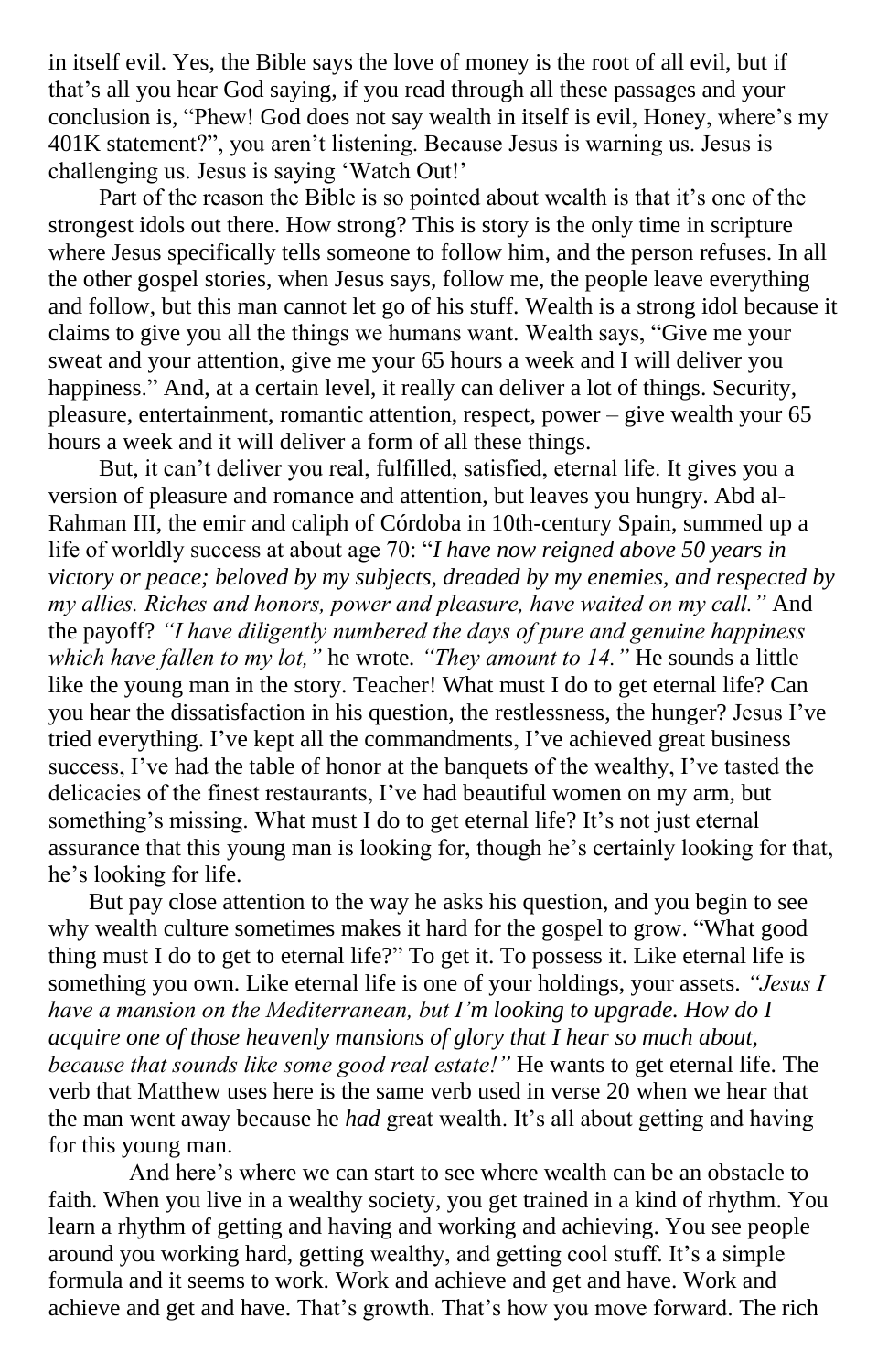young man's approach is actually a very  $21<sup>st</sup>$  century rhythm. Lots and lots of young people are all in on this road of working and achieving and having and getting. The rich young man would fit in perfectly in 21st century America.

Did you notice that when Jesus responds, he changes the verb. Jesus doesn't say if you want to get life, if you want to have life, keep the commandments; Jesus says if you want to 'enter' life you keep the commandments. It's not a thing you possess, it's a community into which you enter. What's the difference? When you get something you possess it, it's within your circle, you are the master. When you enter into something, you are subject to it. It possesses you. This young man is earnest, he's diligent, Lord knows he's hard-working, but he needs to learn a whole new rhythm to his life. Having and getting is all he knows, but life with Jesus is not a having and getting story, life with Jesus is a love story. You don't get it by working and achieving and having and doing; you get it by surrendering. Like a child.

The story of the rich young man is in all three synoptic gospels  $-$  it's in Matthew, Mark and Luke. And in each of the gospels it follows the same story – the story of the little children who come to Jesus. This is no accident. The children don't come to Jesus asking what must I do to get…they come to Jesus and say, Jesus pick me up. Jesus wants to break this man out of his working and having and getting rhythm, but it's going to take radical surgery, it's going to take a major intervention. He calls on the man to give up everything he has. Give up the having and getting and follow Jesus on the path of life. Stop the working and achieving and having and doing and surrender your life to Jesus. Enter into the scope of his love and his life. Throw up your arms and surrender, like a child.

I said earlier that this young man would fit right in with modern young people. And it seems to me that our children are trained in to be like the young man in this story. They are trained in the rhythm of working and achieving and having and getting. Most of the commercials and advertisements they see are training them this way. Buy this, your life will be better. But it's not just the ads that are forming them this way; it's the activities we choose for them too. We parents (myself included) hyper schedule our kids. Sports, music, the arts. We upper middle class parents make sure our kids stay involved and busy. Why do we do that? Some of it is for community. The joy of sports. The joy of music. The community that comes with those. But a lot of it is about preparing our kids for success. Making sure they have the tools to succeed. Making sure that they develop talent and poise. Making sure that they have the talent and the ability to get into that school, get that scholarship. So that they can work, achieve, get, have. A lot of what our kids are exposed to, a lot of what we train our children to do, forms them in the rhythms of this young man.

But what if the central skill of life has nothing to do with getting, having and doing. The central skill, the central rhythm of a life with Jesus is love. Love is not getting and having and doing. Love is surrender, love is sacrifice, love is giving yourself. God so loved the world that he gave his one and only son. That's the rhythm we want our kids to learn. I was trying to think of a picture of the rhythm and I thought of an old parishioner of mine, Tom DeGroot. He was at my previous church and all the time I knew him there, he suffered from the effects of a stroke. In his strength he'd been a school principal, but he lived the last 18 years of his life